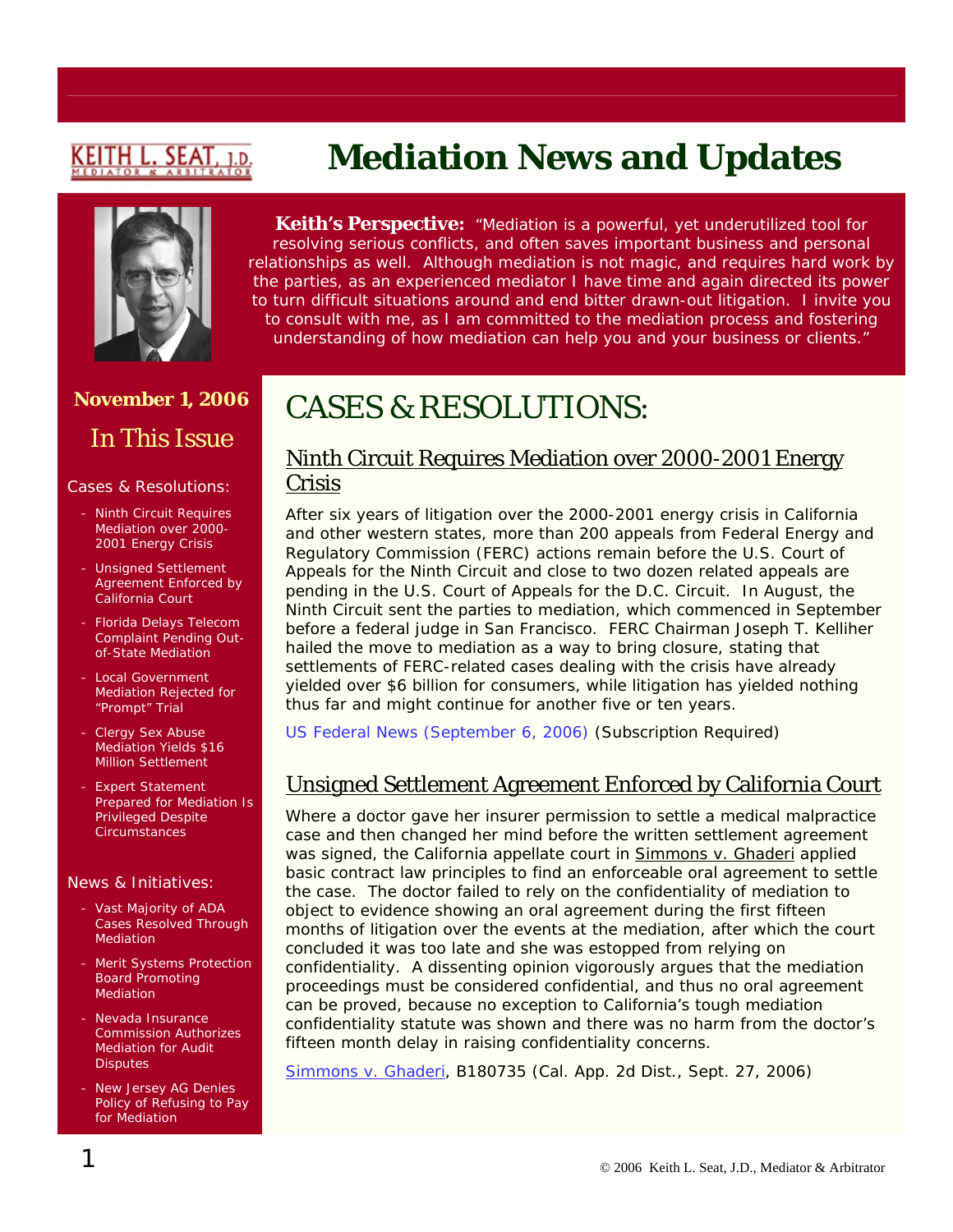#### Minnesota City to Mediate Secession **Dispute**

- Number of Jury Trials Constant as Mediation and Settlements Handle Growing Caseloads
- Mediation Preferred in Construction Disputes
- Trial Advocacy Group Begins Mediation Advocacy Training
- AAA and Cybersettle Enter Strategic Alliance
- Promoting Mediation with Reduced Rates for Securities Disputes
- New UN Website Offers Tools for Resolving World **Conflicts**
- Australian Reinsurance Contracts Increasingly Include Mediation Clauses
- UK Mediation Providers **Evolving**
- New Maritime Mediation Panel Convenes in London
- UK Mediation Week
- Mediators to Roam Rural Ireland to Provide On the Spot Resolution
- Landlord-Tenant Mediation Enhanced in New Zealand
- Australia Selects Mediation Firm for Grocery Industry

### **Mediation Quote:**

 "This may sound heretical, as mediators are supposed to be against fighting. While it is clearly important to direct our skills and techniques against unproductive, ineffective, cruel, and costly ways of fighting,

### Florida Delays Telecom Complaint Pending Out-of-State Mediation

In a matter brought by a local telephone company against AT&T alleging underpayment of access fees, the Florida Public Service Commission has postponed action for 60 days to await the outcome of a court-ordered mediation in a similar action in federal court in Missouri. The parties are to report back to the Commission on the mediation, which AT&T did not expected to exceed 60 days.

[State Telecom Regulation Report \(September 8, 2006\)](http://web2.westlaw.com/find/default.wl?rs=WLW6.09&fn=_top&sv=Split&findjuris=00001&mt=NewsAndBusiness&vr=2.0&rp=/find/default.wl&cite=2006+WLNR+15830331) (Subscription Required)

### Local Government Mediation Rejected for "Prompt" Trial

A Florida appellate court upheld a lower court's rejection of Pinellas County's effort to mediate disputes with several municipalities over whether proposed changes to the county charter would be on the November ballot. The county claimed a right to mediation under state law because the dispute was between local government entities. The cities accused the county of attempting to drag out the mediation process beyond the November 7 elections. The court ordered a prompt trial to take place in October.

[St. Petersburg Times \(October 20, 2006\)](http://web2.westlaw.com/Welcome/NewsAndBusiness/default.wl?RS=WLW6.09&VR=2.0&FN=_top&MT=NewsAndBusiness&SV=Split) (Subscription Required); [St.](http://web2.westlaw.com/find/default.wl?rs=WLW6.09&fn=_top&sv=Split&findjuris=00001&mt=NewsAndBusiness&vr=2.0&rp=/find/default.wl&cite=2006+WLNR+17281201)  [Petersburg Times \(October 5, 2006\)](http://web2.westlaw.com/find/default.wl?rs=WLW6.09&fn=_top&sv=Split&findjuris=00001&mt=NewsAndBusiness&vr=2.0&rp=/find/default.wl&cite=2006+WLNR+17281201) (Subscription Required)

### Clergy Sex Abuse Mediation Yields \$16 Million Settlement

A sixteen-hour-long mediation resulted in settlement of sexual abuse claims involving the Archdiocese of Milwaukee, with \$8.25 million to be paid directly by the Archdiocese and \$8.4 million by fourteen insurance providers. In addition to working out the financial settlement in the courtordered mediation, the archbishop had a "very emotional" meeting with the ten victims. The Archdiocese must sell property to raise funds for the settlement, but avoided potential bankruptcy and negative publicity from the scheduled broadcast of the first trial on Court TV. These claims were among more than 500 clergy sexual abuse cases that remain pending before Judge Haley J. Fromholz in Los Angeles County Superior Court.

[Catholic Herald \(September 7, 2006\)](http://www.catholic.org/diocese/diocese_story.php?id=21169)

### Expert Statement Prepared for Mediation Is Privileged Despite Circumstances

A joint statement prepared for mediation by the parties' experts in a construction dispute was held to be privileged and inadmissible in litigation by the UK's Technology and Construction Court (TCC) in Aird v. Prime Meridian Ltd., even though the court mandated the statement using a litigation form and the experts had agreed to remove the "without prejudice" designation. While the court frequently requires joint submissions from parties' experts in litigation, in this case the court intended the submission to be prepared for mediation. When one party sought to amend its pleadings in the litigation in ways inconsistent with the joint statement, the court considered the statement privileged, explaining that the statement may have been prepared under time and resource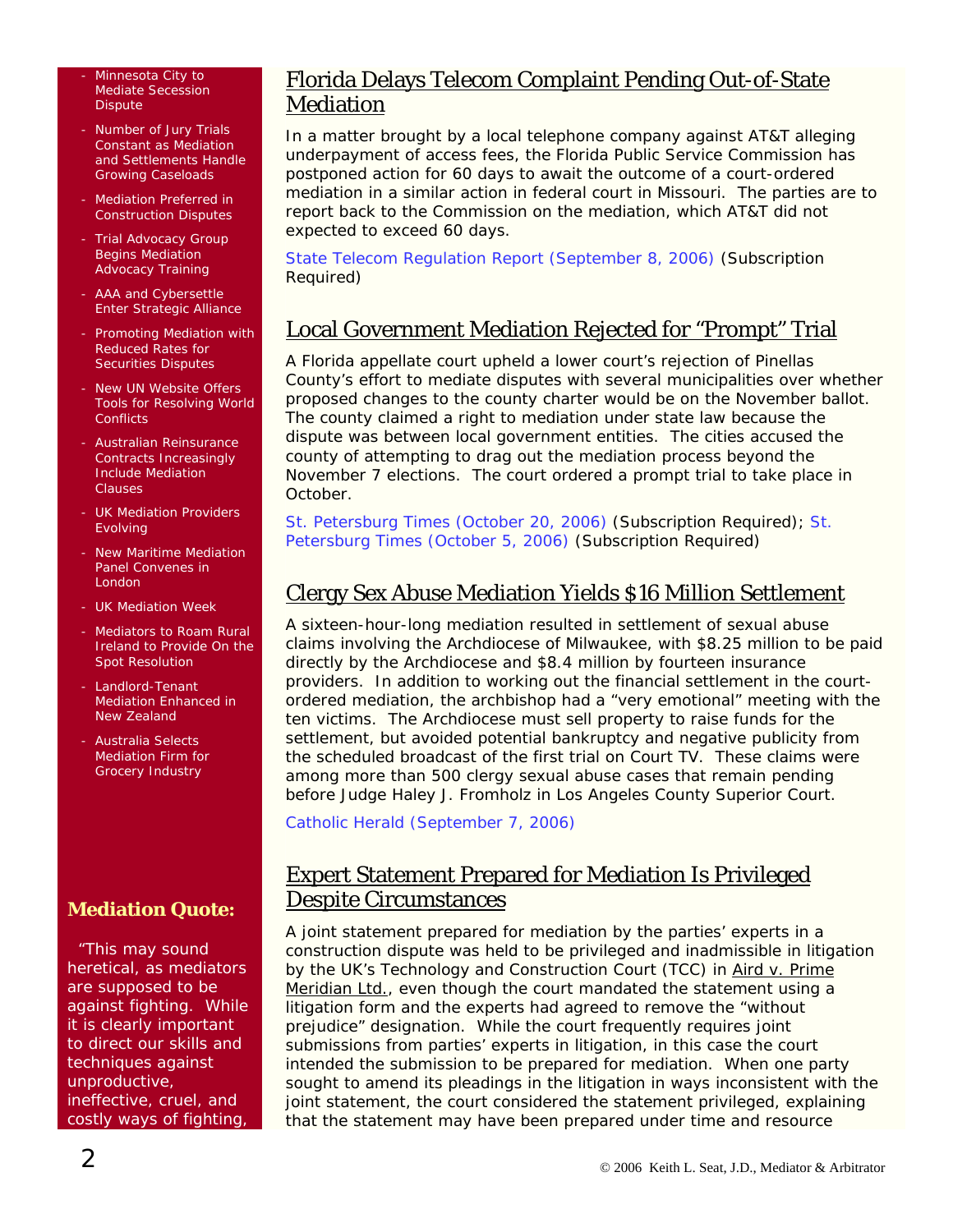we can also assist people, through a dangerous mediation process, to engage in constructive forms of combat. In the process, they may discover that transformation depends on the very friction, strife, and contradiction that is sometimes needed for truth to emerge in conflict."

Kenneth Cloke, *Mediating Dangerously: The Frontiers of Conflict Resolution* (Jossey-Bass 2001) at 186

#### **Check These Out:**

#### **International Coalition of Concerned Mediators Launched**

Asserting that mediators should be proactive in the media and political dialogue, the International Coalition of Concerned Mediators has been launched as a project of the Conflict Resolution Research Resource Institute. The Coalition's first step is promoting the [Mediators' Call to](http://www.concernedmediators.org/index.cfm)  [Action](http://www.concernedmediators.org/index.cfm), which was developed to advocate that effective negotiation principles be used in public dialogue to address pending crises. Over 750 mediators from 33 countries have signed on to the statement, which is also open for

constraints that would have been handled differently if for litigation.

[Aird v. Prime Meridian Ltd.](http://www.greenbook.co.uk/dataitem.asp?ID=236692&tid=3), [2006] EWHC 2338 (TCC) (19 Sept. 2006); [Mondaq](http://web2.westlaw.com/find/default.wl?rs=WLW6.09&fn=_top&sv=Split&findjuris=00001&mt=NewsAndBusiness&vr=2.0&rp=/find/default.wl&cite=2006+WLNR+16793312) (September 28, 2006) (Subscription Required)

## NEWS & INITIATIVES:

### Vast Majority of ADA Cases Resolved Through Mediation

The U.S. Department of Justice has used mediation to resolve 90% of 2,000 cases involving the Americans with Disabilities Act (ADA) over the past five years, along with another 150 ADA cases against state and local governments. While most settlements involve better access for persons with disabilities to public places and services, a few have also included monetary damages, such as a \$100,000 payment by a theater chain for access problems.

[Washington Post \(October 9, 2006\)](http://www.washingtonpost.com/wp-dyn/content/article/2006/10/08/AR2006100800845.html)

### Merit Systems Protection Board Promoting Mediation

The Merit Systems Protection Board (MSPB), an independent federal agency which handles appeals of personnel cases by federal employees against management, is moving its mediation program to MSPB Headquarters to emphasize and enhance the visibility of its program. The MSPB mediation program began in two regional offices in 2002, and expanded nationwide in 2005. Of more than one hundred MSPB appeals that have been mediated, about 60% have settled at mediation or thereafter, and over 95% of participants say they would use mediation again.

[US Federal News \(September 29, 2006\)](http://web2.westlaw.com/find/default.wl?rs=WLW6.09&fn=_top&sv=Split&findjuris=00001&mt=NewsAndBusiness&vr=2.0&rp=/find/default.wl&cite=2006+WLNR+16952441) (Subscription Required)

### Nevada Insurance Commission Authorizes Mediation for Audit Disputes

Nevada's Division of Insurance adopted regulations permitting qualified certified public accountants (CPAs) to mediate or arbitrate disputes with state insurance companies concerning the companies' audited financial statements. The regulations are to satisfy national insurance accreditation standards.

[RegAlert \(September 20, 2006\)](http://web2.westlaw.com/find/default.wl?rs=WLW6.09&fn=_top&sv=Split&findjuris=00001&mt=NewsAndBusiness&vr=2.0&rp=/find/default.wl&cite=2006+WLNR+16641483) (Subscription Required)

### New Jersey AG Denies Policy of Refusing to Pay for Mediation

Although parties in many types of civil cases in New Jersey state court are required to mediate, they only have to pay for mediation if they agree to continue beyond the first two hours which are provided without charge. In a case in Essex County Superior Court, an attorney has accused the New Jersey Attorney General's Office of making a sham of the court's mediation requirement with a policy of refusing to mediate beyond the free hours. The attorney claims that counsel for the New Jersey Transit Authority told him of the policy, which a supervising attorney in the AG's Office denies, asserting that the decision to pay for mediation is made on a case-by-case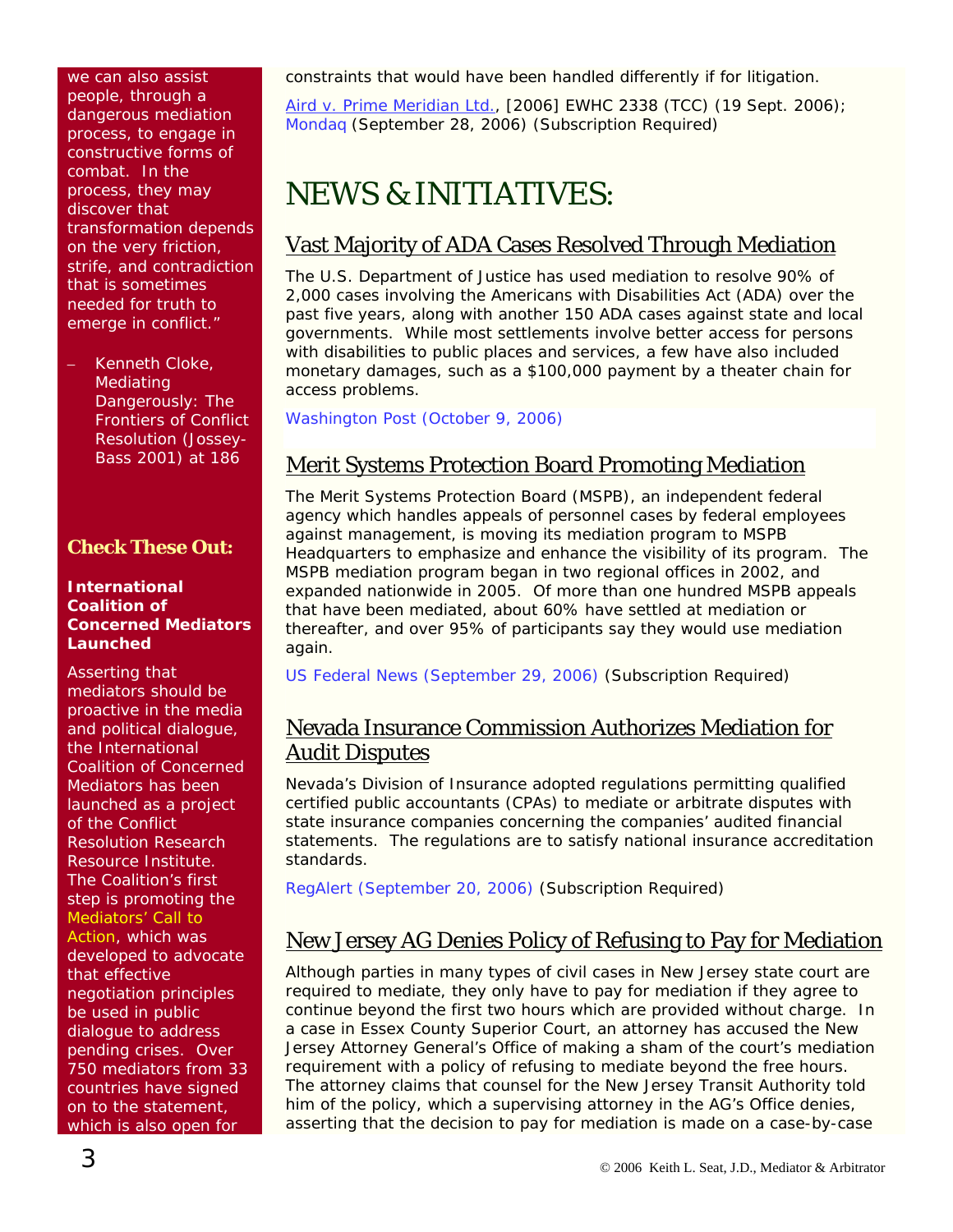#### the public to endorse.

[Press Release](http://www.concernedmediators.org/pg9.cfm)

#### **Research Supports Direct Mediation Between Parties, Not Just Counsel**

Empirical research by Dr. Tamara Relis described in her article in the *Harvard Negotiation Law Review* (Vol. 12, 2007) shows the importance of principals being able to communicate directly with each other, especially in medical malpractice cases. Patients and doctors often have a great interest in interacting with each other that is blocked by their counsel which prevents them from obtaining the "extra-legal" benefits of mediation, including understanding, forgiveness and empowerment, that parties seek in mediation along with financial compensation.

[Abstract and Link](http://papers.ssrn.com/sol3/papers.cfm?abstract_id=909518) 

### **Other Cases & Resolutions:**

**Tennessee Court Orders City of Kingsport into Mediation over Sunshine Law Allegations,** [Times](http://www.timesnews.net/article.php?id=3680002)  [News \(September 27,](http://www.timesnews.net/article.php?id=3680002)  [2006\)](http://www.timesnews.net/article.php?id=3680002)

basis. Two state officials stated they understand that the AG's state agency clients refuse to pay for mediation for financial reasons. Last year, mandatory civil mediations resulted in over 1,100 settlements in total, which was about one-third of completed mediations; separate figures for cases handled by the AG's Office are not available.

[186 N.J.L.J. 373 \(October 23, 2006\)](http://web2.westlaw.com/find/default.wl?rs=WLW6.09&fn=_top&sv=Split&findjuris=00001&mt=NewsAndBusiness&vr=2.0&rp=/find/default.wl&cite=186+N.J.L.J.+373) (Subscription Required)

### Minnesota City to Mediate Secession Dispute

Following Minnesota's state policy of mediating secession and annexation disputes, the Vadnais Heights City Council has agreed to mediate with neighboring Gem Lake. Groups of residents representing over one-fifth of Gem Lake are seeking to break away from their city and join Vadnais Heights. The parties are working to select a mediator.

[Twin Cities Pioneer Press \(September 22, 2006\)](http://www.twincities.com/mld/twincities/news/local/15578759.htm)

### Number of Jury Trials Constant as Mediation and Settlements Handle Growing Caseloads

Despite court caseloads tripling since 1990, the number of jury trials has remained steady in Butler County, Ohio, which reflects statewide trends. An additional, seventh judge is being added to the court, but the increase in cases is primarily handled through more mediation of civil cases and more plea bargains and careful case selection on the criminal side. As more cases are mediated and settled, the jury trials that remain tend to be more complex and for higher stakes.

[Middletown Journal \(October 23, 2006\)](http://www.middletownjournal.com/hp/content/oh/story/news/local/2006/10/22/hjn102206juries.html) 

### Mediation Preferred in Construction Disputes

A nationwide survey found that a majority of governmental and other public owners involved in construction projects in the United States have experienced construction disputes in the past three years, and most would prefer resolution through mediation rather than either litigation or other forms of alternate dispute resolution. However, the Southeast is less inclined to use mediation over other forms of ADR, compared to the rest of the country. An overwhelming majority of public owners prefer speedy resolution to keep the project on schedule, rather than detailed resolution on the merits. Nearly all public owners describe themselves as competent to manage and resolve complex construction disputes, while over half consider themselves "very" competent.

[Business Wire \(October 10, 2006\)](http://web2.westlaw.com/find/default.wl?rs=WLW6.09&fn=_top&sv=Split&findjuris=00001&mt=NewsAndBusiness&vr=2.0&rp=/find/default.wl&cite=10/10/06+Bus.+Wire+13:15:00) (Subscription Required)

### Trial Advocacy Group Begins Mediation Advocacy Training

Acknowledging the growing importance of mediation, the National Institute of Trial Advocacy (NITA) is launching a training program for lawyers who represent clients in mediation. Using NITA's experiential, learn-by-doing approach, the program plans to cover how to choose a mediator and gain the mediator's support, identifying interests and developing options, when to disclose information, and how to deal with combative opponents and "aberrant" mediators. After focusing on trial advocacy for 35 years, NITA's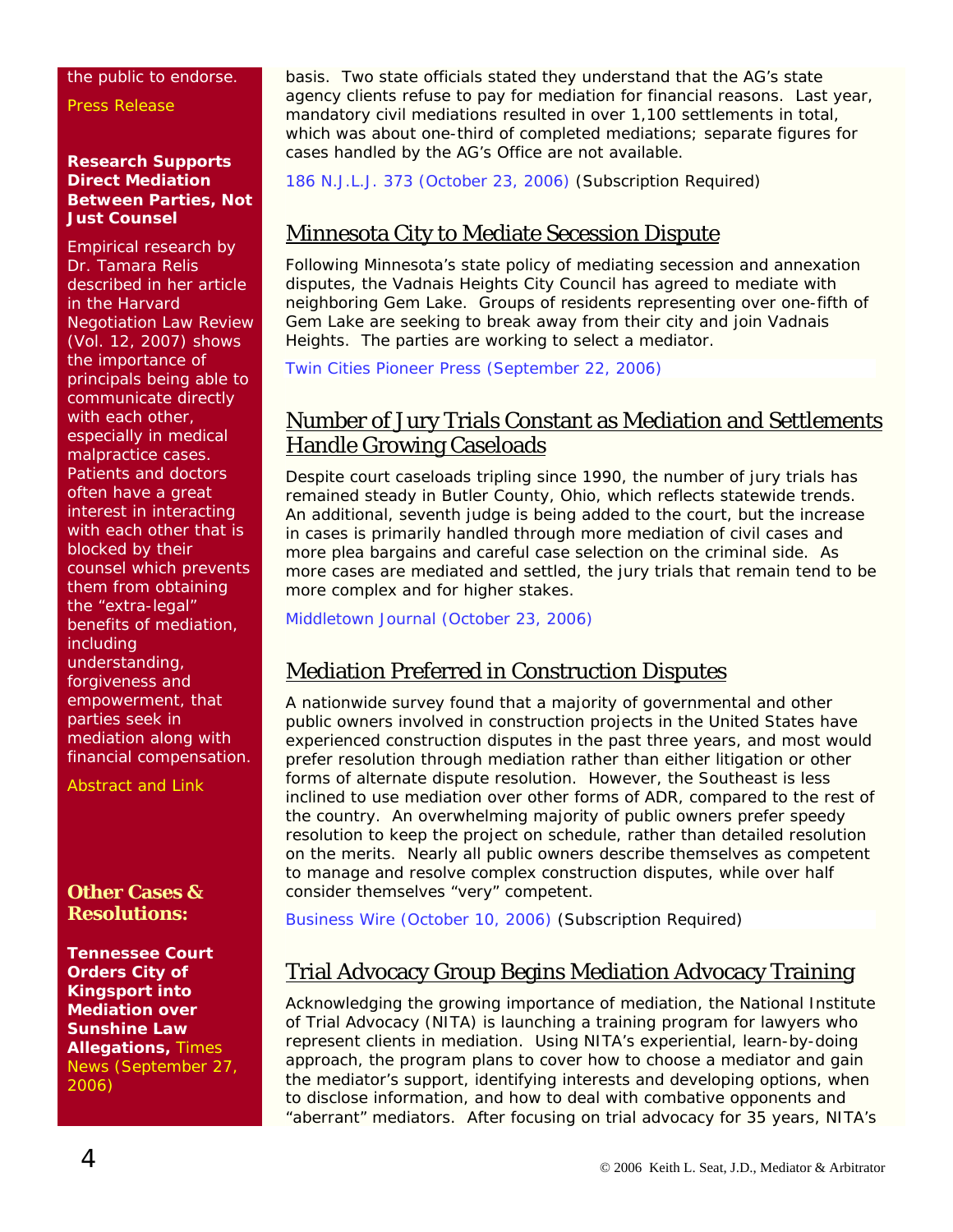**Town Council Agrees to Mediate Zoning Dispute with Developer; Mediation to be Open to Residents,** [Miami](http://www.miami.com/mld/miamiherald/news/local/states/florida/counties/miami-dade/cities_neighborhoods/pinecrest/15644316.htm)  [Herald \(October 1,](http://www.miami.com/mld/miamiherald/news/local/states/florida/counties/miami-dade/cities_neighborhoods/pinecrest/15644316.htm)  [2006\)](http://www.miami.com/mld/miamiherald/news/local/states/florida/counties/miami-dade/cities_neighborhoods/pinecrest/15644316.htm)

**United Airlines and San Mateo County Agree to Mediate Jet Fuel Sales Tax Suit,** [Inside Bay Area](http://www.insidebayarea.com/sanmateocountytimes/ci_4360713)  [\(September 19, 2006\)](http://www.insidebayarea.com/sanmateocountytimes/ci_4360713)

**Irish Farmers Successfully Mediate Location of Developer's Power Lines,** [Irish Examiner](http://www.irishexaminer.com/breaking/story.asp?j=196628060&p=y966z8766&n=196628820)  [\(September 27, 2006\)](http://www.irishexaminer.com/breaking/story.asp?j=196628060&p=y966z8766&n=196628820)

**High-Stakes South African Saga Over Stolen Shares in Mediation,** [Moneyweb](http://www.moneyweb.co.za/specials/kebble_saga/164231.htm)  [\(September 12, 2006\)](http://www.moneyweb.co.za/specials/kebble_saga/164231.htm); [Media 24 \(September](http://www.fin24.co.za/articles/companies/display_article.aspx?Nav=ns&lvl2=comp&ArticleID=1518-24_1998098)  [13, 2006\)](http://www.fin24.co.za/articles/companies/display_article.aspx?Nav=ns&lvl2=comp&ArticleID=1518-24_1998098)

**Other News & Initiatives:** 

**Oregon Proclaims November as Mediation Month,**  [Governor's](http://www.mediate.com/pdf/proclamation.jpg)  [Proclamation \(October](http://www.mediate.com/pdf/proclamation.jpg)  [17, 2006\)](http://www.mediate.com/pdf/proclamation.jpg)

**Philippines' Industrial Sector Experiencing Substantial Drop in Strikes with Mediation,** [Business](http://web2.westlaw.com/find/default.wl?rs=WLW6.09&fn=_top&sv=Split&findjuris=00001&mt=NewsAndBusiness&vr=2.0&rp=/find/default.wl&cite=2006+WLNR+15997968)  [World \(September 15,](http://web2.westlaw.com/find/default.wl?rs=WLW6.09&fn=_top&sv=Split&findjuris=00001&mt=NewsAndBusiness&vr=2.0&rp=/find/default.wl&cite=2006+WLNR+15997968)  [2006\)](http://web2.westlaw.com/find/default.wl?rs=WLW6.09&fn=_top&sv=Split&findjuris=00001&mt=NewsAndBusiness&vr=2.0&rp=/find/default.wl&cite=2006+WLNR+15997968) (Subscription Required)

president states that training advocates for the "distinctive rigors" of mediation is crucial for adequate client representation.

[Press Release Newswire \(October 5, 2006\)](http://www.prweb.com/releases/2006/10/prweb446771.htm)

### AAA and Cybersettle Enter Strategic Alliance

The American Arbitration Association (AAA) and Cybersettle, Inc. have announced a "strategic alliance" in North America and Europe to offer clients one-stop shopping and cross promote each other's services. Cybersettle is a leader in online dispute resolution using a double-blind bid system, while AAA provided conventional dispute resolution services in 142,000 cases last year.

[Newstex \(September 25, 2006\)](http://news.pajamasmedia.com/politics/2006/09/25/11020752_The_American_Arb.shtml) 

### Promoting Mediation with Reduced Rates for Securities **Disputes**

The National Association of Securities Dealers (NASD) announced its annual Mediation Settlement Month for October, during which its mediation rates will be reduced substantially (up to 50% or more) and it will provide educational programs to promote mediation. Hundreds of participating mediators have agreed to reduce their rates at NASD's 68 hearing locations. Settlement Month has been a success in past years, increasing the number of cases mediated by 40% or more. In the 11 years since it was established, NASD's mediation program has handled over 14,000 securities cases, with a settlement rate exceeding 80%.

[AP Alert – Financial \(September 18, 2006\)](http://web2.westlaw.com/find/default.wl?rs=WLW6.09&fn=_top&sv=Split&findjuris=00001&mt=NewsAndBusiness&vr=2.0&rp=/find/default.wl&cite=9/18/06+AP+Alert+-+Fin.+14:55:17) (Subscription Required)

### New UN Website Offers Tools for Resolving World Conflicts

The United Nations seeks to encourage peacemaking with a new website offering advice and tools to diplomats, mediators and others attempting to resolve global conflicts. The content-rich site includes a "peacemaker's toolbox," a database of peace agreements, and many other resources. The site is part of an initiative by the UN's Department of Political Affairs (DPA) to synthesize existing knowledge about how peace agreements are reached, so that those involved in peacemaking worldwide may learn from past efforts and avoid recurring mistakes. The DPA is also creating a mediation support unit to provide advice and assistance to envoys in the field and to deploy mediation experts quickly for peace negotiations.

[US News Centre \(October 4, 2006\)](http://www.un.org/apps/news/story.asp?NewsID=20136&Cr=peacekeep&Cr1=); [UN Peacemaker Website](http://peacemaker.unlb.org/index1.php) (Registration Required)

### Australian Reinsurance Contracts Increasingly Include Mediation Clauses

With arbitration becoming more like litigation, more reinsurers in Australia are turning to clauses in their contracts with insurers that require disputes to be resolved through mediation or expert determination. The trend is toward including both mediation and arbitration clauses in reinsurance contracts, with arbitration occurring only if mediation fails fully to resolve a dispute. Australian courts are encouraging parties to use mediation, which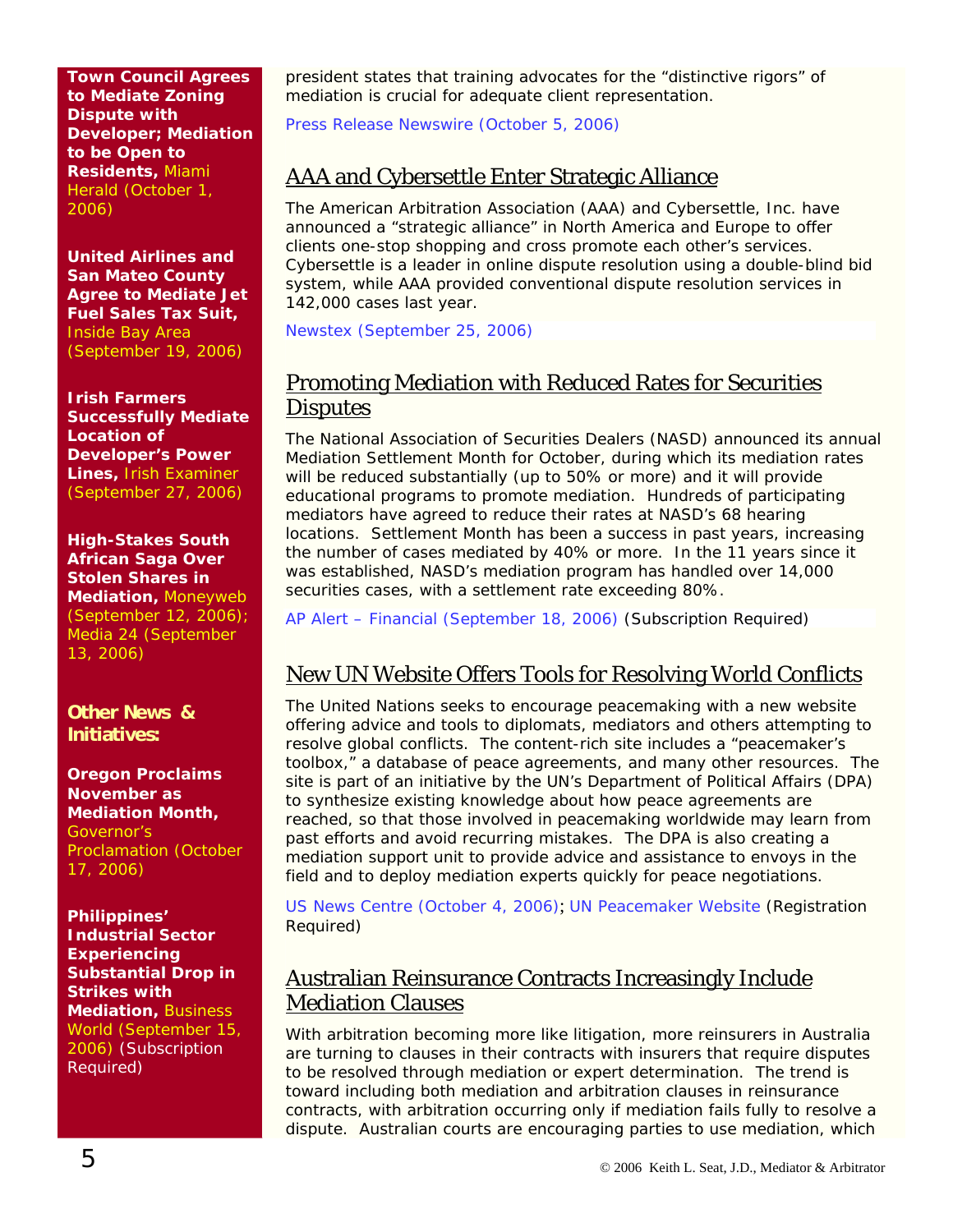**President of China's Highest Court Promotes Mediation,**  [World News Connection](http://web2.westlaw.com/find/default.wl?rs=WLW6.09&fn=_top&sv=Split&findjuris=00001&mt=NewsAndBusiness&vr=2.0&rp=/find/default.wl&cite=10/9/06+World+News+Connection+(Newswire)+16:01:43)  [\(October 9, 2006\)](http://web2.westlaw.com/find/default.wl?rs=WLW6.09&fn=_top&sv=Split&findjuris=00001&mt=NewsAndBusiness&vr=2.0&rp=/find/default.wl&cite=10/9/06+World+News+Connection+(Newswire)+16:01:43) (Subscription Required)

**Malaysian Proposal Would Empower Courts to Require Mediation,** [The Star](http://thestar.com.my/news/story.asp?file=/2006/9/23/courts/15523625&sec=courts) [\(September 23, 2006\)](http://thestar.com.my/news/story.asp?file=/2006/9/23/courts/15523625&sec=courts)

**South Africa Joins International Trend Favoring Mediation for Improved Dispute Resolution,** [Business Day \(South](http://web2.westlaw.com/find/default.wl?rs=WLW6.09&fn=_top&sv=Split&findjuris=00001&mt=NewsAndBusiness&vr=2.0&rp=/find/default.wl&cite=2006+WLNR+15826243) 

[Africa\) \(September 11,](http://web2.westlaw.com/find/default.wl?rs=WLW6.09&fn=_top&sv=Split&findjuris=00001&mt=NewsAndBusiness&vr=2.0&rp=/find/default.wl&cite=2006+WLNR+15826243)  [2006\)](http://web2.westlaw.com/find/default.wl?rs=WLW6.09&fn=_top&sv=Split&findjuris=00001&mt=NewsAndBusiness&vr=2.0&rp=/find/default.wl&cite=2006+WLNR+15826243) (Subscription Required)

**Mediation Training in Angola Aimed at Avoiding Violent Conflict,** [Relief Web](http://www.reliefweb.int/rw/RWB.NSF/db900SID/HMYT-6TUMQG?OpenDocument)  [\(September 20, 2006\)](http://www.reliefweb.int/rw/RWB.NSF/db900SID/HMYT-6TUMQG?OpenDocument)

### **Contact Information**

Please contact Keith with dispute resolution questions and to discuss any matters or issues that might be suitable for mediation or facilitation:



Keith L. Seat, J.D. Mediator & Arbitrator Six Whitehall Court Silver Spring, MD 20901

influences the way contracts are drafted. However, parties need to understand the benefits and limitations of mediation and other forms of alternative dispute resolution before incorporating the provisions in contracts. Reinsurers may be more comfortable incorporating mediation clauses in contracts with sophisticated insurers and relying on arbitration provisions with those less sophisticated.

[Mondaq \(October 31, 2006\)](http://www.mondaq.com/i_article.asp_Q_articleid_E_43858) 

### UK Mediation Providers Evolving

Two prominent UK dispute resolution providers, AIC and In Place of Strife (IPOS, founded by IAM member Mark Jackson-Stops), are merging and will have a panel of over 80 mediators. The combined entity, called In Place of Strife incorporating ACI, will blend AIC's international mediation and arbitration practice with IPOS's specialized commercial business capabilities. In another move, the Centre for Effective Dispute Resolution (CEDR), the UK's largest dispute resolution firm, now offers an option to its traditional management of the whole mediation process by permitting clients to deal directly with CEDR mediators. In addition, CEDR formed an "A" panel of select mediators last year who have a preferred relationship with CEDR in exchange for exclusivity (or paying CEDR a percentage of outside fees earned). A 2005 surveys indicates that the percentage of work mediators obtain directly from clients – rather than through agencies – has increased from 45% to 55% in two years.

[Legal Week \(October 23, 2006\)](http://web2.westlaw.com/find/default.wl?rs=WLW6.09&fn=_top&sv=Split&findjuris=00001&mt=NewsAndBusiness&vr=2.0&rp=/find/default.wl&cite=2006+WLNR+18384666) (Subscription Required); [Legal Week](http://web2.westlaw.com/find/default.wl?rs=WLW6.09&fn=_top&sv=Split&findjuris=00001&mt=NewsAndBusiness&vr=2.0&rp=/find/default.wl&cite=2006+WLNR+17650267)  [\(October 12, 2006\)](http://web2.westlaw.com/find/default.wl?rs=WLW6.09&fn=_top&sv=Split&findjuris=00001&mt=NewsAndBusiness&vr=2.0&rp=/find/default.wl&cite=2006+WLNR+17650267) (Subscription Required)

### New Maritime Mediation Panel Convenes in London

Forty shipping experts from 26 countries met in London on October 13 to initiate a new international mediation panel for shipping disputes and to agree on rules and rates for the panel. Spanish lawyer Jose Maria Alcantara initiated the panel, which has not yet been named, due to the increasing number of disputes and the time and expense required by both litigation and arbitration. The panel emphasizes its diverse international membership and range of mediation styles, along with its use of respected industry experts as mediators. Co-mediation may be used where broader expertise is needed.

[Lloyd's List International \(October 11, 2006\)](http://web2.westlaw.com/find/default.wl?rs=WLW6.09&fn=_top&sv=Split&findjuris=00001&mt=NewsAndBusiness&vr=2.0&rp=/find/default.wl&cite=2006+WLNR+17538160) (Subscription Required); [Lloyd's List International \(October 18, 2006\)](http://web2.westlaw.com/find/default.wl?rs=WLW6.09&fn=_top&sv=Split&findjuris=00001&mt=NewsAndBusiness&vr=2.0&rp=/find/default.wl&cite=2006+WLNR+18019194) (Subscription Required)

### UK Mediation Week

The UK Department for Constitutional Affairs (DCA) and Her Majesty's Courts Service sponsored Mediation Week from October 9-13, with presentations, seminars and mediation demonstrations in participating courts across England and Wales. The week is part of DCA's Proportionate Dispute Resolution strategy to ensure justice by increasing awareness of rights, responsibilities and resolution alternatives.

HMCS Mediation Week; [Mediation Week Events](http://www.hmcourts-service.gov.uk/mediationweek.htm)